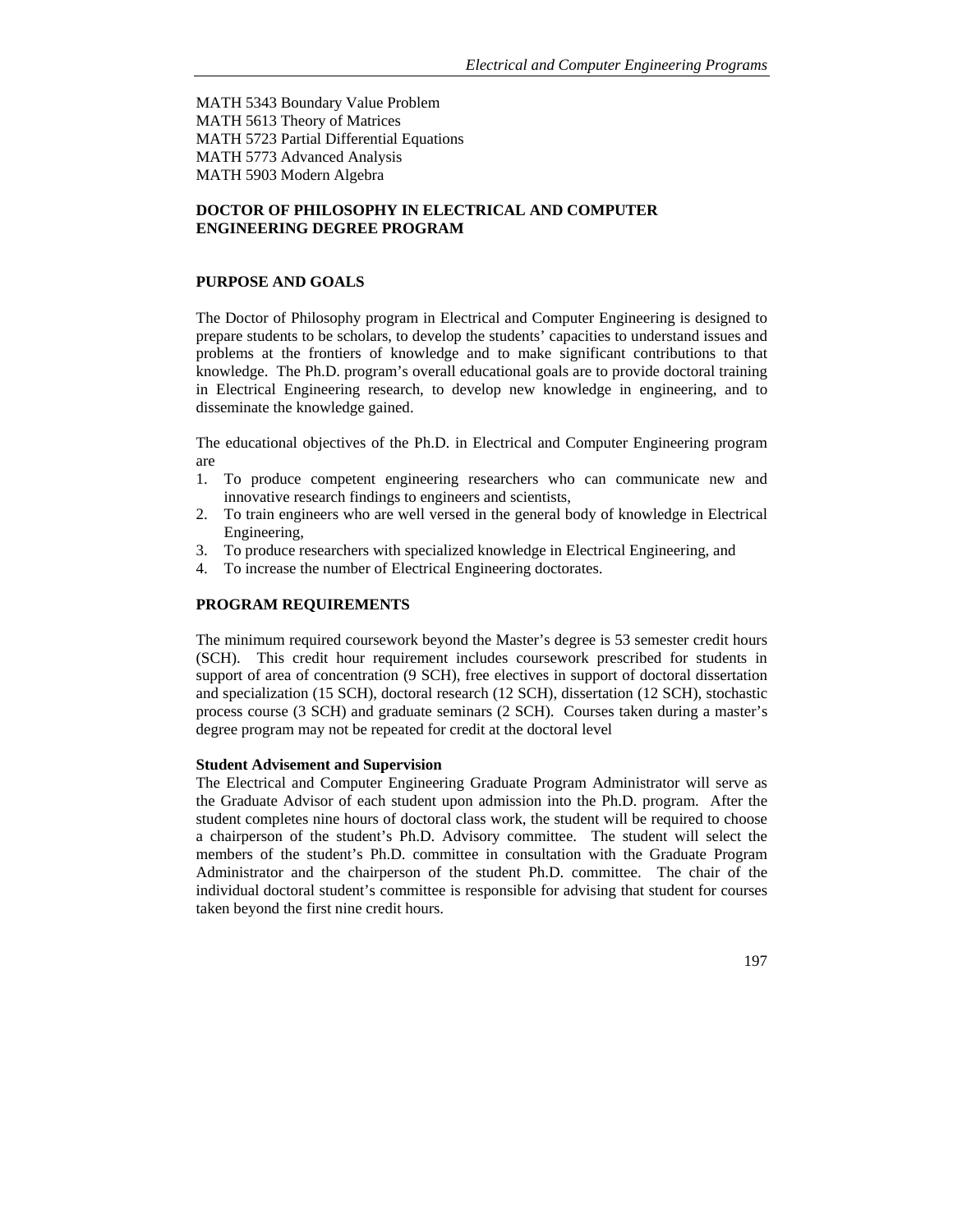### **Doctoral Advisory Committee**

The Graduate Program Administrator will assist the graduate student in securing an Academic Advisor, who will act as the Chair of the Doctoral Advisory Committee and will be responsible for advising and supervising the student. After the student has successful completed the qualifying examination, the Chair of the Doctoral Advisory Committee and the Graduate Program Administrator will select the Doctoral Advisory Committee, consisting of five graduate faculty members. One member of the doctoral Advisory committee will be chosen from outside the department of Electrical Engineering. The choice of the outside faculty members will be based on the individual student needs and the selected dissertation topic. As soon as a student's program has been determined, the Graduate Program Administrator will recommend the Doctoral Advisory Committee to the Dean of the College of Engineering for approval. The Dean of the College of Engineering may change the Chair of the Doctoral Advisory committee upon request of the doctoral student.

The Doctoral Advisory Committee and the Graduate Program Administrator will develop a tentative timetable for completion of all requirements for the degree program; monitor the student's coursework and research; provide advice and feedback to the student; file an Annual Report of the student's progress with the Office of the Dean of the College of Engineering; approve a research topic; supervise the preparation of the research project; uphold the standards of the College and the University; inform the Dean of the College of Engineering, in writing, if a student's performance is inadequate and provide relevant advisory committee recommendations; and formulate and conduct the preliminary and qualifying examinations. The student's Advisory Committee Chair acts as head of the Doctoral Advisory Committee and takes the lead in completing these duties.

#### **Graduate Plan of Study**

Each doctoral student will be required to file a Graduate Study Plan (GSP) with the College of Engineering before completing 18 semester hours of course work. The GSP outlines the curriculum of study and a timetable to be followed by the doctoral student in meeting the graduate degree requirements. The student prepares the GSP in consultation with the Doctoral Advisory Committee.

## **Preliminary Examination**

When the student has completed 9 semester hours of coursework in the doctoral program, he or she will be required to take a preliminary examination. The preliminary examination will be taken at the beginning of the second semester of the student's doctoral program. The preliminary examination will be a written test of knowledge in at least three areas of electrical engineering. The student will choose from the following areas: Microelectronics, Computer Networks, Power Engineering, Control Systems, Communications, Digital Systems, Engineering Mathematics, and Signal Processing. The preliminary examination will be prepared and administered by the Graduate Program Administrator and graduate faculty. Students failing any portion of the preliminary examinations must consult with the Graduate Program Administrator to determine the steps to be taken. Two consecutive failures on the examination will result in the student's dismissal from the Ph.D. program.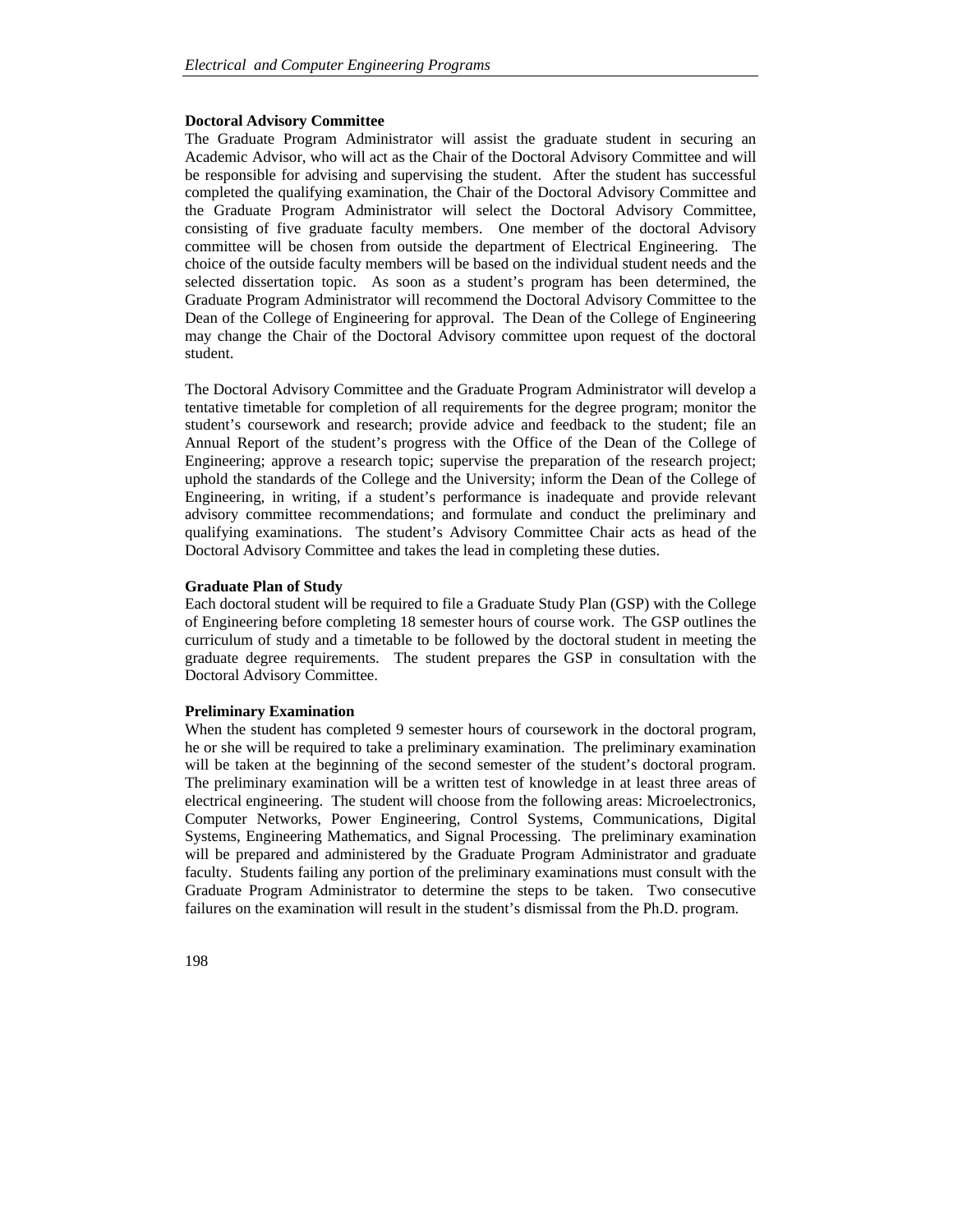## **Qualifying Examination**

A doctoral student will be required to successfully pass a qualifying examination. The qualifying examination consists of a research proposal, written and oral examinations on the student's area of research. The doctoral student must take a qualifying examination by the time he or she has completed 36 semester hours of coursework. The qualifying examination will be prepared and administered by the Graduate Program Administrator and the student's Doctoral Advisory Committee.

The student must pass either unconditionally or conditionally. A conditional pass indicates specific weaknesses in the student's background that must be remedied before degree requirements are completed. All remedies should be completed within a year after the first attempt at passing the Qualifying examination. Two consecutive failures on the examination will result in the student's dismissal from the Ph.D. program. The Graduate Program Administrator will recommend the doctoral students who pass the qualifying examinations to the Dean of the College of Engineering for admission to candidacy.

### **Advancement to Candidacy**

Following successful completion of the qualifying examinations, it is the student's responsibility to petition for advancement to candidacy. To be advanced to candidacy, students must have completed all of the following requirements and/or procedures:

- 1. Achieved a cumulative grade-point average of 3.0 or above in program course work.
- 2. Successfully passed the preliminary examination.
- 3. Successfully passed the qualifying examination.

The doctoral student is required to submit the application for advancement to candidacy at least one semester before the doctoral degree is awarded. The admission to graduate study does not imply "advancement to candidacy" for the doctoral degree.

### **Doctoral Dissertation**

Successful completion of the doctoral dissertation is required. Every doctoral student would be required to pass an oral defense of the dissertation project. Two attempts at passing the dissertation defense are permitted. Failure to pass the dissertation defense will result in the student's dismissal from the program.

Having met other requirement for the degree, students who successfully defend their dissertations and complete the submission process will be granted the degree of Doctor of Philosophy in Electrical Engineering. The determination of completion requirements for the Doctor of Philosophy degree in Electrical Engineering is solely the province of the program faculty.

199